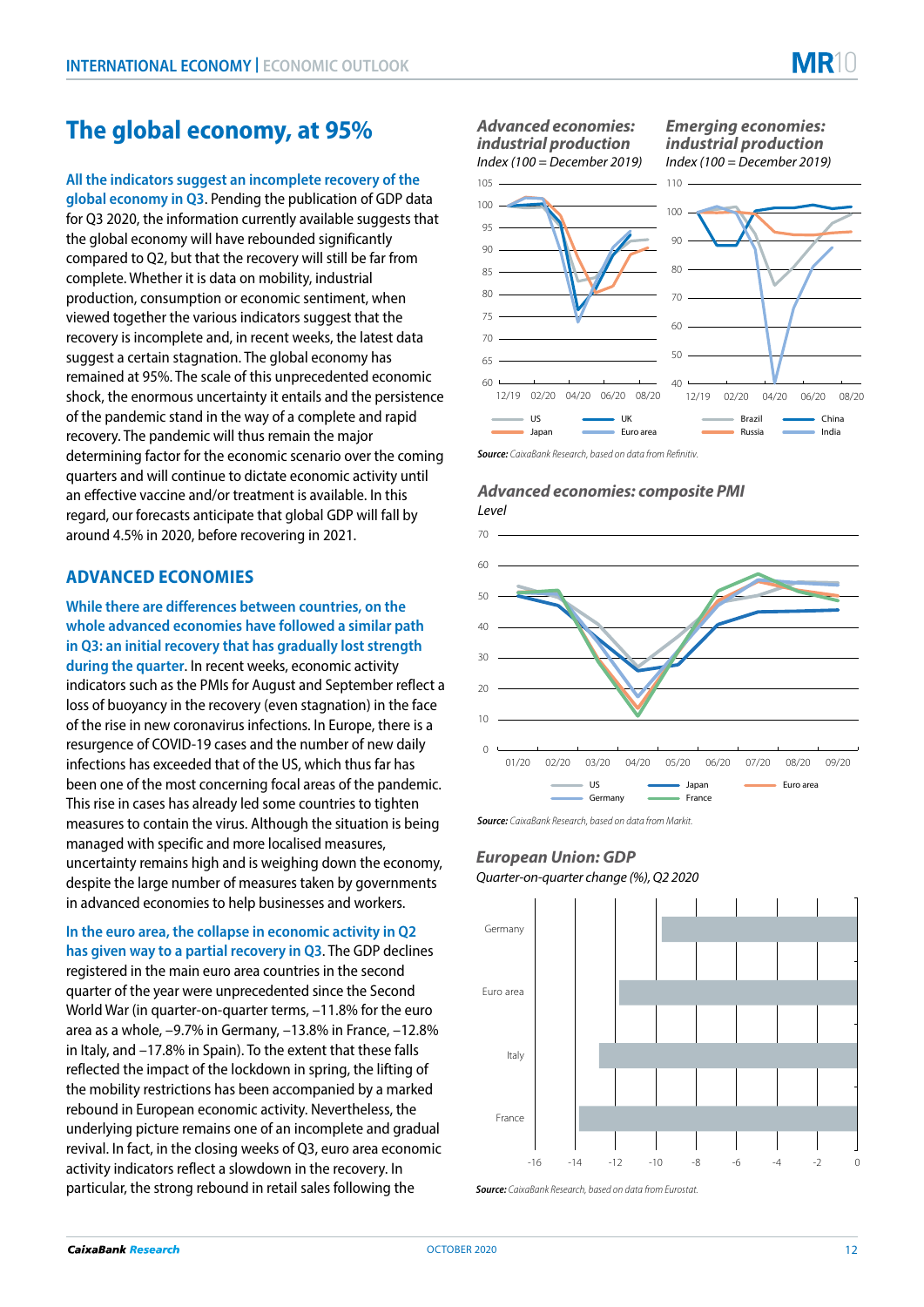lifting of the lockdown during the summer has lost strength in recent months (they fell by 1.3% month-on-month in July in the euro area as a whole) and in some countries they still remain below the level of February (for instance, Italy's retail sales in July were around 13% below the February level). Unemployment continues to rise too (albeit very slowly, thanks to the widespread use short-time work compensation schemes) and the euro area's unemployment rate reached 8.1% in August (+0.9 pps *versus* its pre-pandemic level). Finally, the severity of the economic scenario is also reflected in inflation figures that remain very weak: in September, headline inflation fell to –0.3% year-on-year, while core inflation shrunk to +0.2% (the lowest core inflation figure in euro area history).

#### **Recalibration of the euro area macroeconomic forecasts**.

A smaller than expected drop in economic activity in Q2, together with the evident slowdown in the recovery at the end of Q3, has led us to recalibrate our macroeconomic forecasts for the euro area. In 2020, we now anticipate a fall in GDP of 8.2% in the euro area (versus a previous forecast of –10.4%). This revision is comparable by country: up to –5.8% in Germany (previously –7.3%), –11.5% in France (previously  $-12.9\%$ ), and up to  $-10.8\%$  in Italy (previously  $-14.0\%$ ). Nevertheless, economic activity in the euro area is not expected to return to its pre-crisis level until 2023. In this regard, policies to boost the recovery and the transformation of the economy will be key (see the Focus «The effectiveness of fiscal policy in times of COVID» at www.caixabankresearch.com). Given how crucial EU support will be in this phase, the approval of the SURE programme is a very positive development. According to the agreement ratified in September, this European fund will disburse some 87 billion euros in the form of loans to European countries to help finance their national temporary workforce reduction programmes.

#### **In the US, the recovery in economic activity in Q3 is showing more resilience, despite the persistence of the virus**. The

decline in GDP in Q2 (of 9.1% quarter-on-quarter) may be much greater than the contraction suffered during the Great Recession, but it is lower than that endured by other advanced economies, largely due to the country's less stringent lockdown. However, the US remains one of the main focal areas of the pandemic, with over 40,000 new cases every day. Therefore, although the composite PMI remains comfortably above the 50-point threshold (54.4 in September), consumer confidence (which also continues to recover) remains low. Specifically, in September the consumer confidence index stood at 101.8 points, still below the level of February (132.6). Similarly, the New York Federal Reserve's high-frequency economic index was practically stuck at –5% throughout September, and for Q3 as a whole it suggests that GDP will have been around –6% below its level in Q3 2019.

**The high uncertainty surrounding the political environment in the US compounds economic uncertainty**. In its latest forecasts for the US economy, the Fed highlighted the high

#### *Retail sales*

*Index (100 = February 2020)*



*Source: CaixaBank Research, based on data from Eurostat.* 

### *Euro area: GDP forecasts Index (100 = Q4 2019)*

105



*Source: CaixaBank Research, based on data from Eurostat.*



#### **CaixaBank Research**